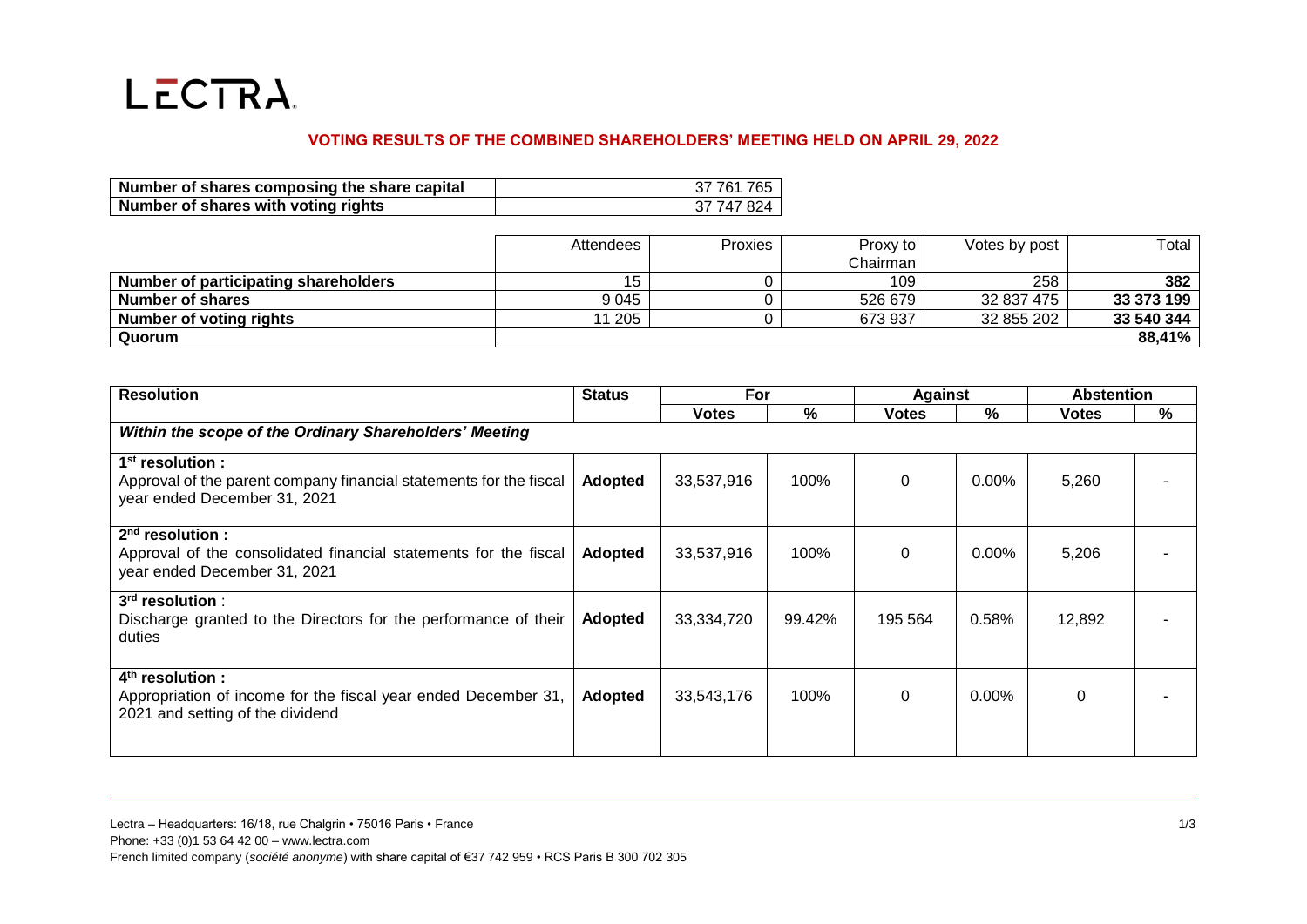## LECTRA.

| <b>Resolution</b>                                                                                                                                                                                                                                                              | <b>Status</b>  | For          |        | <b>Against</b> |       | <b>Abstention</b> |      |
|--------------------------------------------------------------------------------------------------------------------------------------------------------------------------------------------------------------------------------------------------------------------------------|----------------|--------------|--------|----------------|-------|-------------------|------|
|                                                                                                                                                                                                                                                                                |                | <b>Votes</b> | %      | <b>Votes</b>   | $\%$  | <b>Votes</b>      | $\%$ |
| 5 <sup>th</sup> resolution :<br>Approval of the information relating to the compensation paid to<br>the company officers in respect of the fiscal year ended<br>December 31, 2021                                                                                              | <b>Adopted</b> | 33,091,989   | 98.66% | 451,127        | 1.34% | 60                |      |
| 6 <sup>th</sup> resolution:<br>Approval of the fixed and variable components making up the total<br>compensation and benefits of all kinds paid or granted to Daniel<br>Harari, Chairman and Chief Executive Officer, in respect of the<br>fiscal year ended December 31, 2021 | <b>Adopted</b> | 32,316,943   | 96.52% | 1,164,708      | 3.48% | 61,525            |      |
| $7th$ resolution :<br>Appointment of Ross McInnes as a Director                                                                                                                                                                                                                | <b>Adopted</b> | 31,019,510   | 92.48% | 2,523,141      | 7.52% | 525               |      |
| $8th$ resolution :<br>Appointment of Hélène Viot Poirier as a Director                                                                                                                                                                                                         | <b>Adopted</b> | 33,448,562   | 99.72% | 94,089         | 0.28% | 525               |      |
| 9 <sup>th</sup> resolution:<br>Determination of<br>the<br>total<br>Directors'<br>annual<br>amount of<br>compensation                                                                                                                                                           | <b>Adopted</b> | 33,349,127   | 99.42% | 193,524        | 0.58% | 525               |      |
| $10th$ resolution :<br>Approval of the compensation policy for Daniel Harari, Chairman<br>and Chief Executive Officer, in respect of the fiscal year 2022                                                                                                                      | <b>Adopted</b> | 32,569,640   | 97.10% | 973,011        | 2.90% | 525               |      |